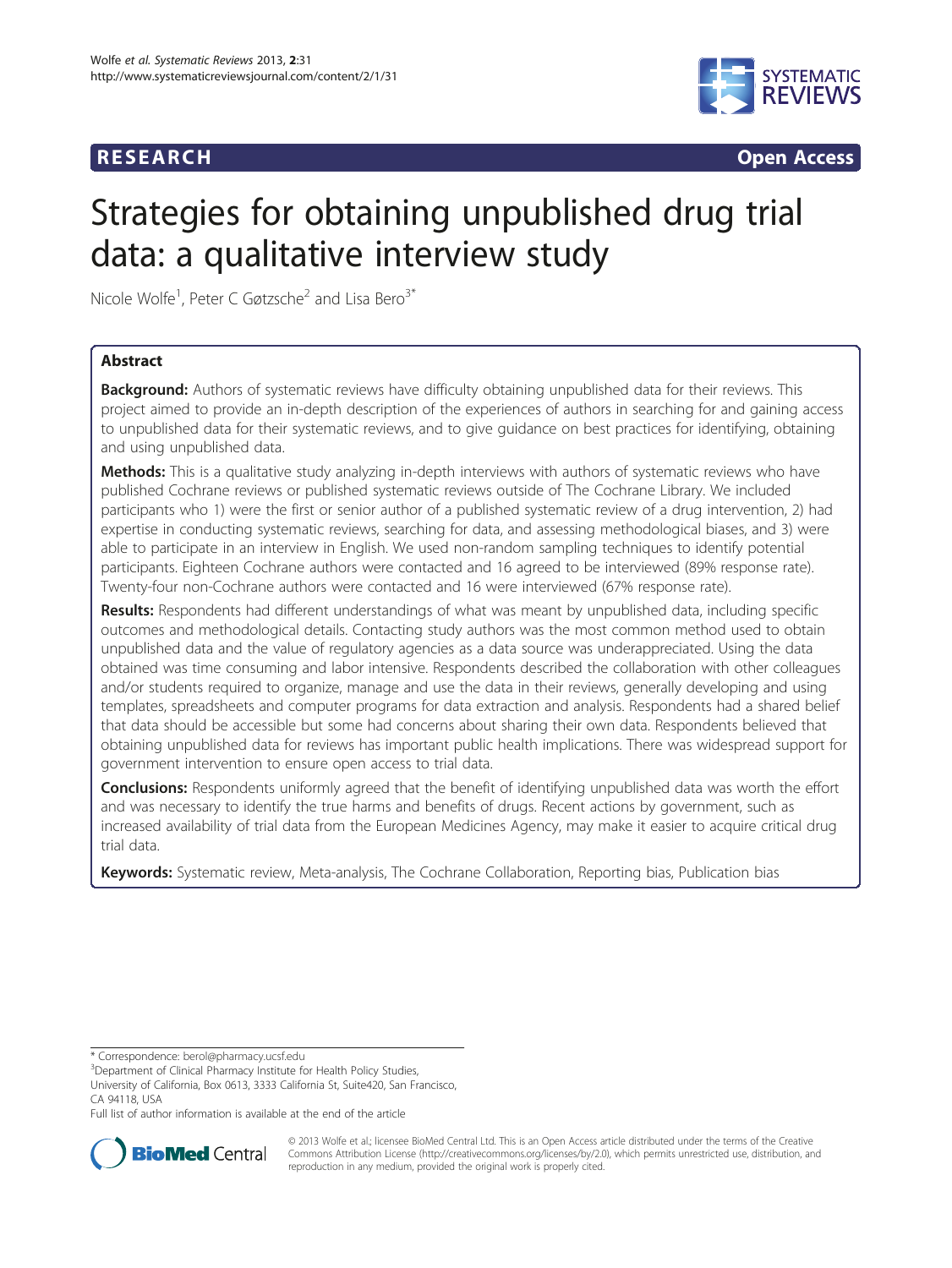## Background

Selective reporting of data from clinical trials, particularly drug trials, has been well documented [\[1](#page-9-0)-[3\]](#page-9-0). Some trials are not published at all while others are incompletely published, including only those results that are most positive for the drug being studied. Studies of selective reporting bias have generally compared the results of unpublished comprehensive study reports or trial protocols with published papers. These investigations have used a variety of sources to identify unpublished studies and outcomes. Researchers have found that the full reports of drug studies identified by searching regulatory agency databases have often not been published, or contain far more data than published papers [[4-6](#page-9-0)]. Legal actions with drug companies have identified many unpublished trials or data [[7-9](#page-9-0)]. Investigators have also identified unpublished trials and data by searching for trial protocols [[10](#page-9-0),[11](#page-9-0)].

The incomplete or total lack of reporting of drug trials is so common that our perceptions of the true benefits and harms of drugs are generally much too positive [[5,6,9,12,13\]](#page-9-0). There have been prominent cases of well known drugs, such as gabapentin, oseltamivir, and rofecoxib where the analysis of unpublished data revealed important insights about the benefits and harms of those drugs not previously identified in their initial publications [\[14](#page-9-0)].Therefore, it is critical that systematic reviews of drugs, which are often used as the basis for clinical practice guidelines, identify and include unpublished data from drug trials. The Cochrane Collaboration is a major producer of rigorous systematic reviews of health care interventions, but only 12% of Cochrane reviews from 2000 to 2006 included unpublished trials [\[15\]](#page-10-0). The Cochrane Handbook for Systematic Reviews of Interventions suggests identifying unpublished data by contacting experts, pharmaceutical companies, and national and international trial registers [\[16](#page-10-0)]. No specific guidance for searching for drug trials is provided and specific sources of drug trial data such as regulatory agencies or drug company archives resulting from legal settlements are not mentioned. In addition, little advice is provided in The Cochrane Handbook or elsewhere about strategies for obtaining the data from different sources.

The objective of this project is to provide an in-depth description of the experiences of researchers doing systematic reviews in searching for and gaining access to unpublished data. Additionally, this project aims to give guidance on best practices for identifying, obtaining, and using unpublished data from a variety of sources.

### Methods

#### Design

This is a qualitative study analyzing in-depth interviews with authors of systematic reviews of drugs.

#### Sampling

We interviewed authors of systematic reviews who have published Cochrane reviews or published systematic reviews outside of The Cochrane Library. We included participants who 1) were the first or senior author of a completed, published systematic review of a drug intervention, 2) had expertise in conducting systematic reviews and meta-analyses, searching for published and unpublished data, and assessing methodological biases, and 3) were able to participate in an interview in English. The expertise of the participant was confirmed during the initial contact. We excluded potential participants who were authors of reviews of devices or interventions other than drugs.

We used non-random sampling techniques to identify potential participants who had the knowledge and professional experience to address the aims of our study. We selected systematic review authors who met our inclusion criteria with the aim of achieving diversity of research topic area and geographical location. Our sample size was determined by guidelines from the qualitative methodology literature that suggests an adequate sample size for qualitative research should be 20 to 40 people [[17-19](#page-10-0)]. In a prior cross-sectional, on-line survey [\[20](#page-10-0)], 200 Cochrane authors agreed to be interviewed for this study and 32 met our inclusion criteria. We randomly selected 18 of these for initial contact; 2 did not respond after two attempts and 16 agreed to be interviewed (89% response rate). Fifteen were first authors on one or more Cochrane reviews, while the sixteenth was a co-author of several Cochrane reviews (See Figure [1](#page-2-0)).

The researchers outside of the Cochrane Collaboration were chosen using non-random and snowball sampling. Snowball sampling relies on participants in the study or those with knowledge of the study, to identify other people they believe could speak to the questions raised in the study. The investigators for this project identified authors of published systematic reviews who met our inclusion criteria and one researcher who was contacted for the study referred us to two of his colleagues. In an effort to geographically diversify this sample, we also sent an e-mail to colleagues asking for researchers outside of the United States and Europe who would fit our selection criteria.

Twenty-four non-Cochrane authors were contacted; four replied that they could not participate, four did not respond, and 16 were interviewed (67% response rate). Of the four who could not participate, two were going to be out of town, one was too busy with professional commitments, and the fourth did not feel he was qualified to speak to the aims of our study.

#### Interview procedures

All potential interviewees were contacted up to two times via e-mail. The introductory e-mail explained the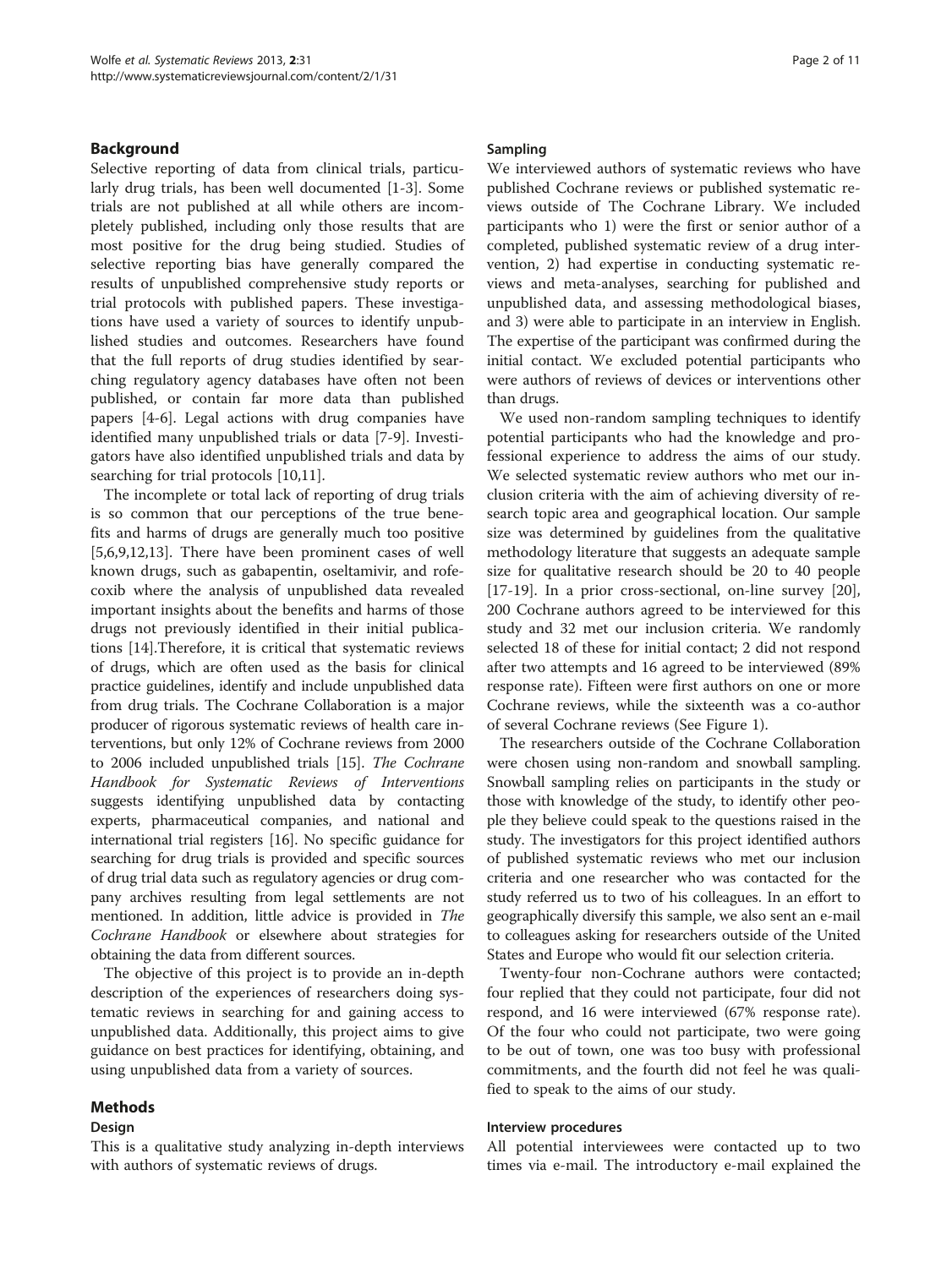<span id="page-2-0"></span>

purpose of the study, why the interviewee was being contacted, potential risks, and procedures for assuring anonymity. At the beginning of each interview, the participant was asked to provide verbal consent and permission for the interview to be recorded. Our study was approved by the University of California, San Francisco Committee on Human Research (# 11–08289).

Of the 32 interviews conducted, one was conducted in person, while the others were conducted via Skype (5 face-to-face video, 26 audio only). All interviews were digitally recorded and uploaded to a secure server accessible by the authors.

Nineteen interviews were transcribed. The cost of transcription prevented us from transcribing all interviews, so only those that provided unique information were transcribed. Extensive notes were taken from the interviews that were not transcribed, and

those notes were coded in the same way as the transcribed interviews.

The interviews were conducted between June and September 2012.

# Interview content

We used a semi-structured interview format to enable researchers to describe their experiences in their own words [[17,21](#page-10-0)]. We used an interview guide to ask specific, yet open-ended questions, which could then be followed with more probing questions. See Additional file [1](#page-9-0) for interview guide. The interview questions fell into four main categories:

- 1. Professional background/history of systematic reviews or work in this area
- 2. Understanding what is meant by unpublished data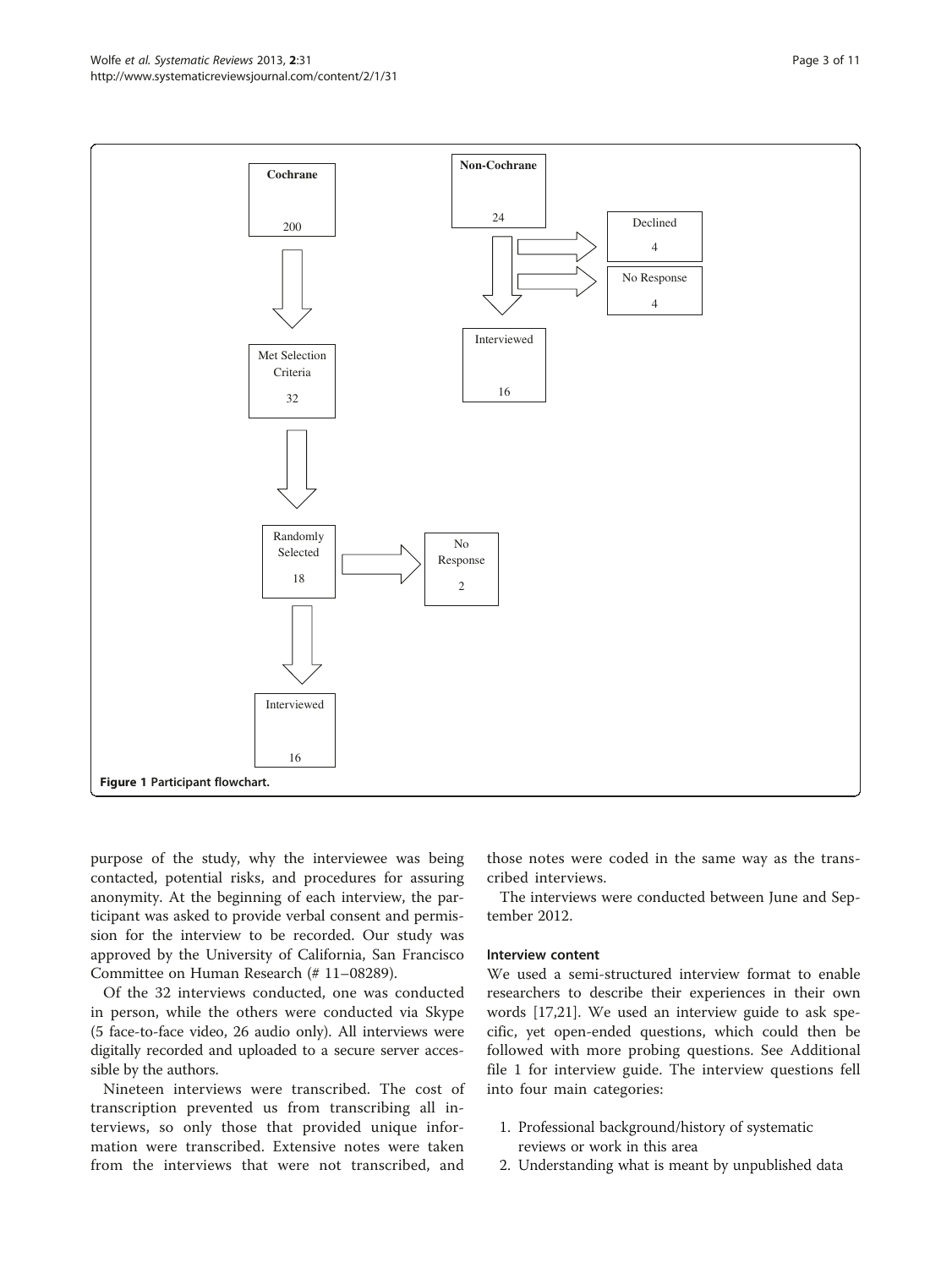- 3. General methods for obtaining and using unpublished data
- 4. Obtaining and using unpublished data, with a specific review as an example.

#### Analytical method

The transcribed interviews and notes were initially coded using an 'open coding' scheme that developed iteratively from the text. This process helped to identify the major themes that emerge from the data [\[17\]](#page-10-0). The codes were then assigned to pieces of text to organize the data. Once the open coding process was complete and the final set of codes was developed, we systematically coded the content of all interviews using the iteratively developed coding scheme. This allowed us to connect the themes to understand better the interrelationships among them [[17,22](#page-10-0)]. The interviews were imported into the qualitative data management software program, Atlas.ti, to organize and manage the qualitative data. We report common themes, as well as areas where there was variability in responses.

#### Results

#### Participant characteristics

As shown in Table 1, the participants were from six geographical regions in eleven countries. Greater geographical diversity was achieved among the Cochrane author sample than the non-Cochrane sample. Of the 32 respondents, 66% (21) had M.D. degrees, six of those had a joint medical and graduate research degree; 44% (14) were women.

#### Major themes

Our study uncovered several major themes. First, study respondents had different understandings of what was meant by unpublished data. Second, contacting study authors was the most common method used to obtain unpublished data and the value of regulatory agencies as a data source was underappreciated. Third, using the data obtained was time consuming and labor intensive, and respondents described a variety of methods to organize, manage, and use the data in their reviews. Fourth, respondents had a shared belief that data should be accessible, but some had concerns about sharing their own data. Fifth, respondents believed that obtaining unpublished data for reviews has important public health implications. Lastly, there was widespread support for government intervention to ensure open access to trial data.

### Definition of unpublished data

Most respondents distinguished between entire unpublished studies and data that were missing from published studies and considered both to be unpublished data.

| Variable                  | Number (%) |
|---------------------------|------------|
| Gender                    |            |
| Female                    | 14(44)     |
| Geographical region       |            |
| North America             | 13(41)     |
| South America             | 1(3)       |
| Europe                    | 12 (38)    |
| Australasia               | 4(13)      |
| Middle East               | 1(3)       |
| Africa                    | 1(3)       |
| US                        | 13(41)     |
| UK                        | 4(12.5)    |
| Switzerland               | 4(12.5)    |
| Italy                     | 2(6)       |
| Denmark                   | 1(3)       |
| France                    | 1(3)       |
| South Africa              | 1(3)       |
| Israel                    | 1(3)       |
| Japan                     | 1(3)       |
| Venezuela                 | 1(3)       |
| Australia                 | 3(10)      |
| Degree <sup>a</sup>       |            |
| <b>MD</b>                 | 21 (66)    |
| Graduate research degreeb | 16 (50)    |

<sup>a</sup>Numbers may add to more than 32 because some respondents had multiple degrees;<sup>b</sup>includes PhD, DrPhil, DrMedSci.

One respondent discussed this saying, 'the main problem is that we can't get access to unpublished studies. We don't even know that they exist and for studies we know about, data are often missing.' Another respondent noted 'they're [trials] never published, they're never made available, they're not out there to inform practice.'

Some respondents felt that unpublished data are any data not included in a peer reviewed journal article. Others believed that unpublished meant any data that were not publically available. Therefore, abstracts, conference proceedings, and other 'grey literature' were considered unpublished. Others disagreed and believed that abstracts were published data. For these participants, unpublished meant data that could not be publicly obtained in print. One respondent discussed why it is important to look outside of peer-reviewed journals, 'we also want to be aware of what trials are out there and may be presented at meetings because, you know, journals may have long publication times, but if you've got a meeting abstract and you can work a little bit with the author, often you can include some of that data.'

#### Table 1 Participant characteristics (n = 32)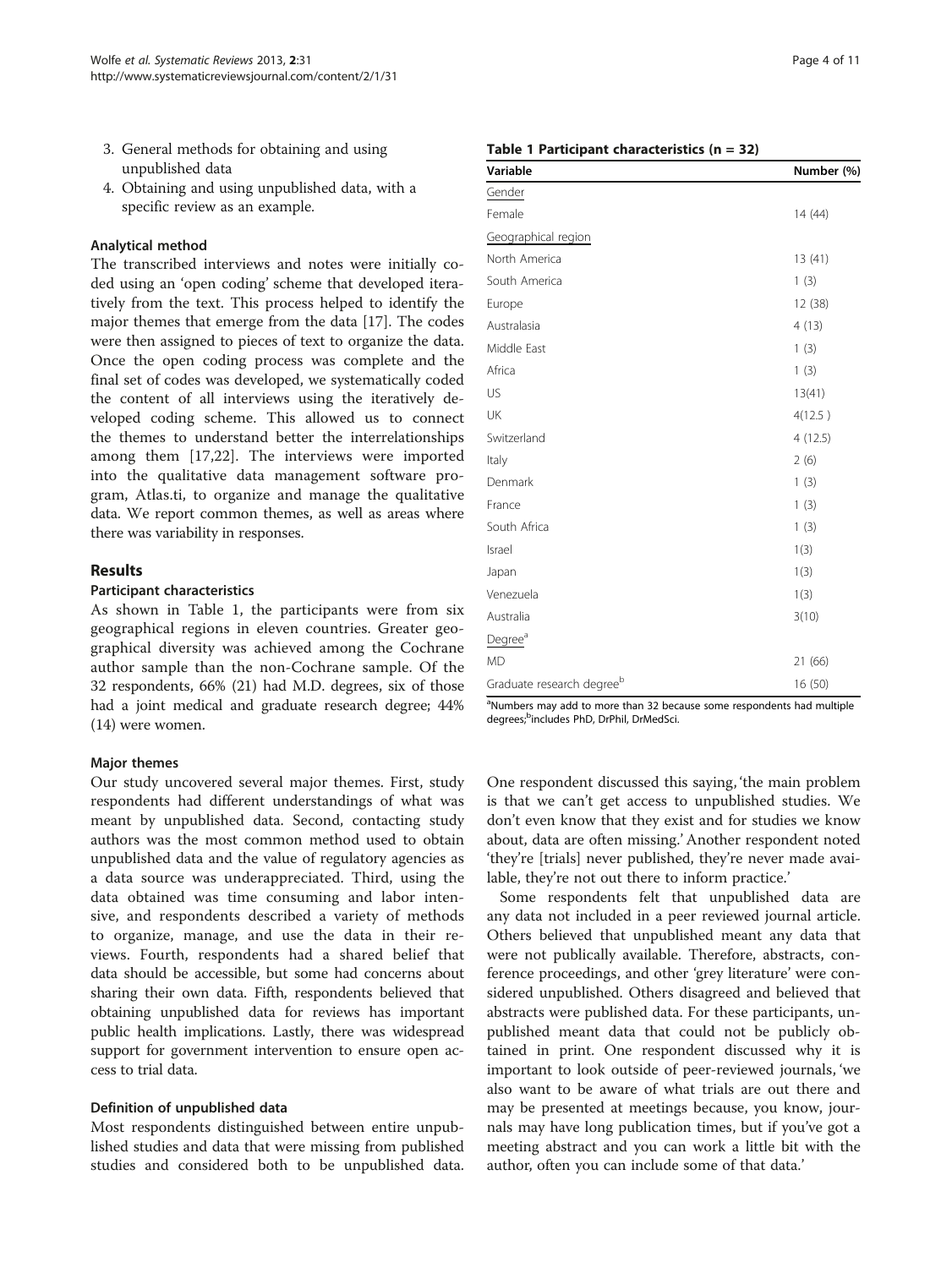Even when relevant studies were identified, respondents reported that they were missing key pieces of data to complete their reviews. In this instance, unpublished data were described as the specific outcomes that were not included in any publicly available published article of the drug trial.

Standard deviations were mentioned frequently as necessary pieces of data that were often missing from published reports. One respondent described unpublished data as being more than outcome data, and included 'details of the methodology, data that would go in a Cochrane risk of bias table, and any results not mentioned in the report.'

#### Sources of unpublished data

The respondents' choices of data sources are shown in Table 2. Our analysis of the interview data suggests that these choices were influenced by how they defined unpublished data and whether they believed a source had the data and would be willing to share them. The most frequently mentioned source of unpublished data was study authors. All respondents contacted study authors, yet many did not go further because they did not know that the data might be available elsewhere or they did not believe they would be able to gain access to the data.

Some respondents turned to trial registries to help identify entire unpublished trials. The benefit of the trial registry is that it can help a researcher identify trials for which no outcomes have been reported. The shortcomings are that they do not provide any data and there is no contact person listed.

Others sources that were less frequently mentioned were grey literature, which, depending on the respondent, might include non peer-reviewed publications, abstracts, conference proceedings, or dissertations. One respondent mentioned law firms involved in class action lawsuits as a data source, but noted that while a class action lawsuit can reveal all of the trial data, they do not occur very often and cannot be considered a source for many drugs. The media, press releases, and grant organizations were also mentioned as potential sources for unpublished data.

# Strategies for obtaining the data Contacting the study author

Respondents used similar processes to approach study authors about obtaining unpublished data and believed two methods were most successful. The first was keeping the initial e-mail to the study author descriptive, friendly, and concise. Making it easy on the study authors was

| Sources of unpublished data                                 | Advantages                                                                                             | <b>Disadvantages</b>                                                                 |
|-------------------------------------------------------------|--------------------------------------------------------------------------------------------------------|--------------------------------------------------------------------------------------|
| Study authors                                               | They have the data                                                                                     | • Not always responsive                                                              |
|                                                             |                                                                                                        | • Want to keep the data to themselves for<br>their own publications                  |
| Drug companies                                              | • Have complete clinical study reports                                                                 | • Rarely responsive                                                                  |
|                                                             |                                                                                                        | • Want to know what you want to do with<br>the data                                  |
| Regulatory agencies                                         | · Includes summary data from clinical trials                                                           | • Not a user friendly interface                                                      |
|                                                             |                                                                                                        | · People do not know what information/data<br>are available on the agencies websites |
|                                                             |                                                                                                        | • Not as much information about older drugs                                          |
|                                                             |                                                                                                        | • Data on phase 4 studies often missing                                              |
| Grey literature                                             | Provide information about studies that may be<br>published, for example, presented at conferences.     | • Does not provide key pieces of outcome data                                        |
|                                                             |                                                                                                        | • Rarely peer reviewed                                                               |
| Law firms - class action suits in the US                    | • Can uncover all of the data for a given drug                                                         | • Happens for few drugs                                                              |
|                                                             |                                                                                                        | • Tens of thousands of pages of documents<br>to search                               |
|                                                             |                                                                                                        | • Judges must agree to release the data                                              |
| Grant organizations                                         | • Provide a list of all studies they sponsor                                                           | • Sponsor a small number of studies                                                  |
| Marketing materials from companies<br>and financial reviews | • More or different data may appear in financial<br>publications compared to the scientific literature | • Can suggest that unpublished data exist, but<br>the data must still be obtained    |
| The media $-$ journalists, press officers                   | • Companies will respond to media pressure                                                             | • Data may not be complete                                                           |
| Clinical trial registries                                   | • Provide awareness of all of the trials being<br>conducted on a certain drug in a certain area        | • Results data are generally not available                                           |
|                                                             |                                                                                                        | · Some registries do not contain registration<br>of Phase 1 or 4 trials              |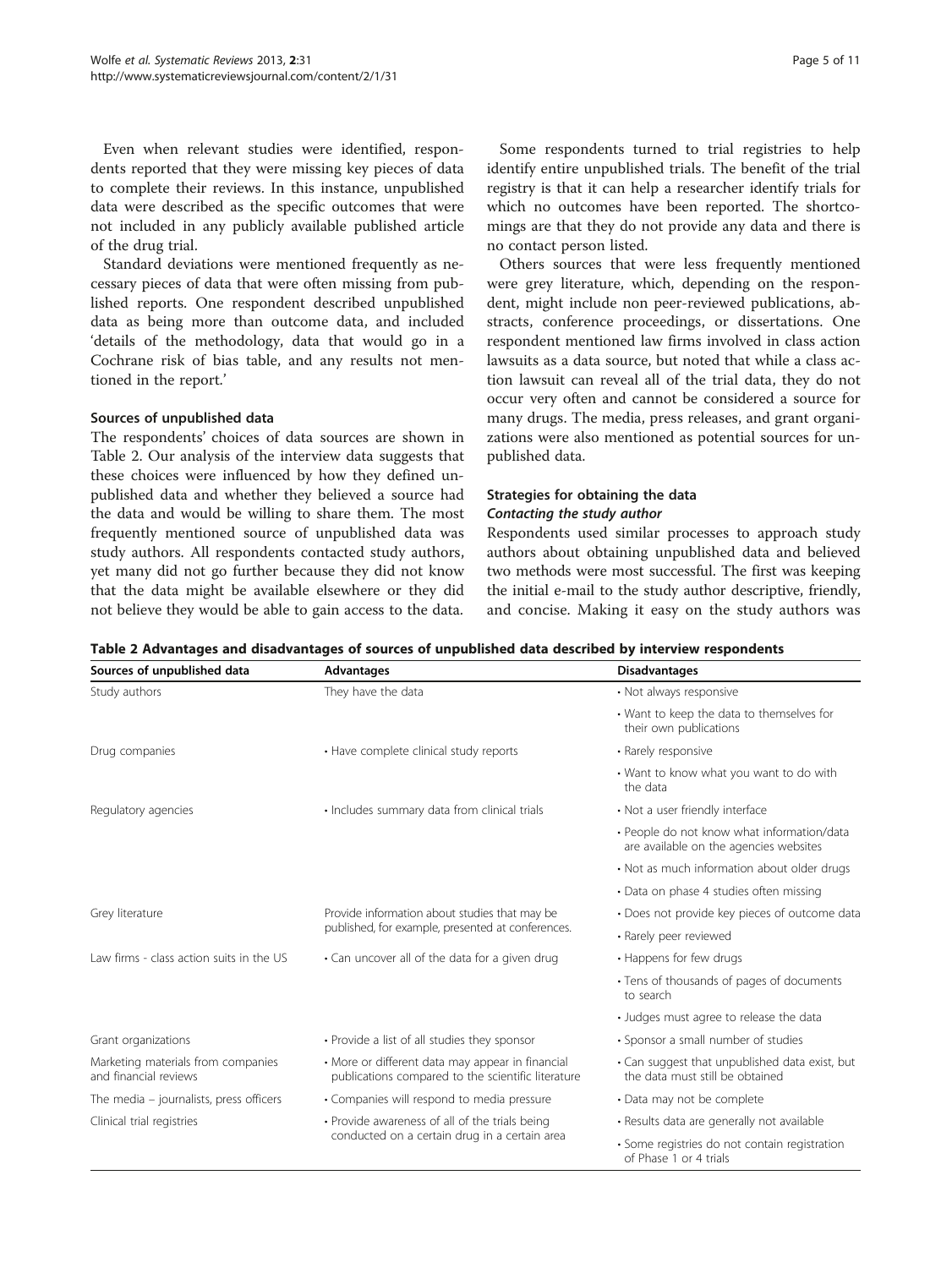important in receiving the data because, as one respondent stated, 'it's just a matter of understanding that people, even if they want to collaborate, they don't have a lot of time to do that. So, if you make their life more complicated, they'll say, "Okay, why do I need this problem?"' The second method that increased response rates was to try to establish a personal connection with the author. Additionally, respondents noted that more senior authors were more likely to be successful in obtaining data. Respondents believed they would also have more success if their request came from a larger organization with which the researcher was affiliated (for example, a Cochrane Center or the World Health Organization) rather than contacting the author as 'a lone wolf.' Generally, respondents would only contact a study author twice if they received no response. However, others believed that persistence was important. One respondent contacted unresponsive study authors 'every six months for two to three years, until the review was completed.'

### Unresponsiveness or refusal to share data

There were three main reasons provided to our respondents as to why the study author(s) they contacted would not or did not provide the data our respondents were seeking. The first was that the study author had moved from one institution to another and no longer had access to the data. The second reason was that the study author did not have the resources to search for or gather the data. Two respondents discussed the need to obtain extra funding to get unpublished data. One paid study authors directly for the data, which he stated increased the response rate considerably.

The third reason noted by our respondents was that authors wanted to maintain control over the data for their own publications and professional advancement. One respondent described it this way, 'clinical trialists are quite willing to share their data if they had published their own results.' Although respondents did not agree with this practice, as academicians, they shared similar concerns. One respondent stated, 'I could understand if you put a lot of energy and resources into gathering data that you don't want to just turn it over to someone else to publish all of your papers with.'

# Pharmaceutical companies

Researchers who were unable to obtain the data from the study author believed that the potentially most fruitful next step would be to contact the pharmaceutical company that sponsored the trial. However, due to past negative experiences or perception, many respondents did not believe they would be granted access to the data and concluded that the attempt would not be worth the effort. While Cochrane authors were less likely to contact drug companies, there was a general distrust of the pharmaceutical industry by all respondents. One respondent stated, 'an overture to a pharmaceutical company to get data from them is not likely to meet with any kind of success. You would have to – I would assume that anything I got back from them was not likely to be valid or that you couldn't actually depend on it.' Drug companies often responded with reasons as to why the data could not be released. One respondent stated that she was told by multiple company representatives that the 'quality of the studies is just too poor to do meaningful analysis and based on that argument we did not get the data.' Even when companies were required through legal action to make data available, most respondents believed it would be difficult to make the analysis free of industry influence since some settlements required that company employees still be involved as consultants.

One of the most informative and comprehensive documents that a reviewer can obtain from the pharmaceutical company is the clinical study report. The 'clinical study reports contain hundreds to several thousand pages and at an aggregate level contain everything.' However, the immense size of the reports makes the process of finding the needed data very laborious and time consuming. The size also allows unflattering data to be hidden among the thousands of pages. One respondent discussed how he had 'no doubt' that the large size of the clinical study report was a 'deliberate tactic that drug companies use that they drown us with data. They submit so many thousands of pages on their clinical trials that no one in the whole world will ever read all this. And there are examples that they have hidden, even deaths, deeply inside a report. And there is not any big chance that anybody will ever find it.'

Despite the size of clinical study reports, one respondent described them as 'formulaic' and said that if one understands the formula, then one can easily navigate through the documents. For example, a respondent stated, 'once you've got your head around the structure of one clinical trial report from a company, and a drug, and topic then by in large you know your way around most of the others…sometime it'll be as simple as table twenty one is always telling you about death… almost all of them have got extensive indices at the front and/or back… almost all of them as well have very extensive sections dealing with the methodology, how missing data were dealt with and so on. And when it comes to significant and severe adverse events they'll usually have individual patient narratives tucked away in the appendices and one can look and search for those as well.'

Another respondent conceded that these reports are helpful, and 'your means of verification with the clinical study reports are far higher' than in a peer-reviewed journal article. He did however, feel that 'the clinical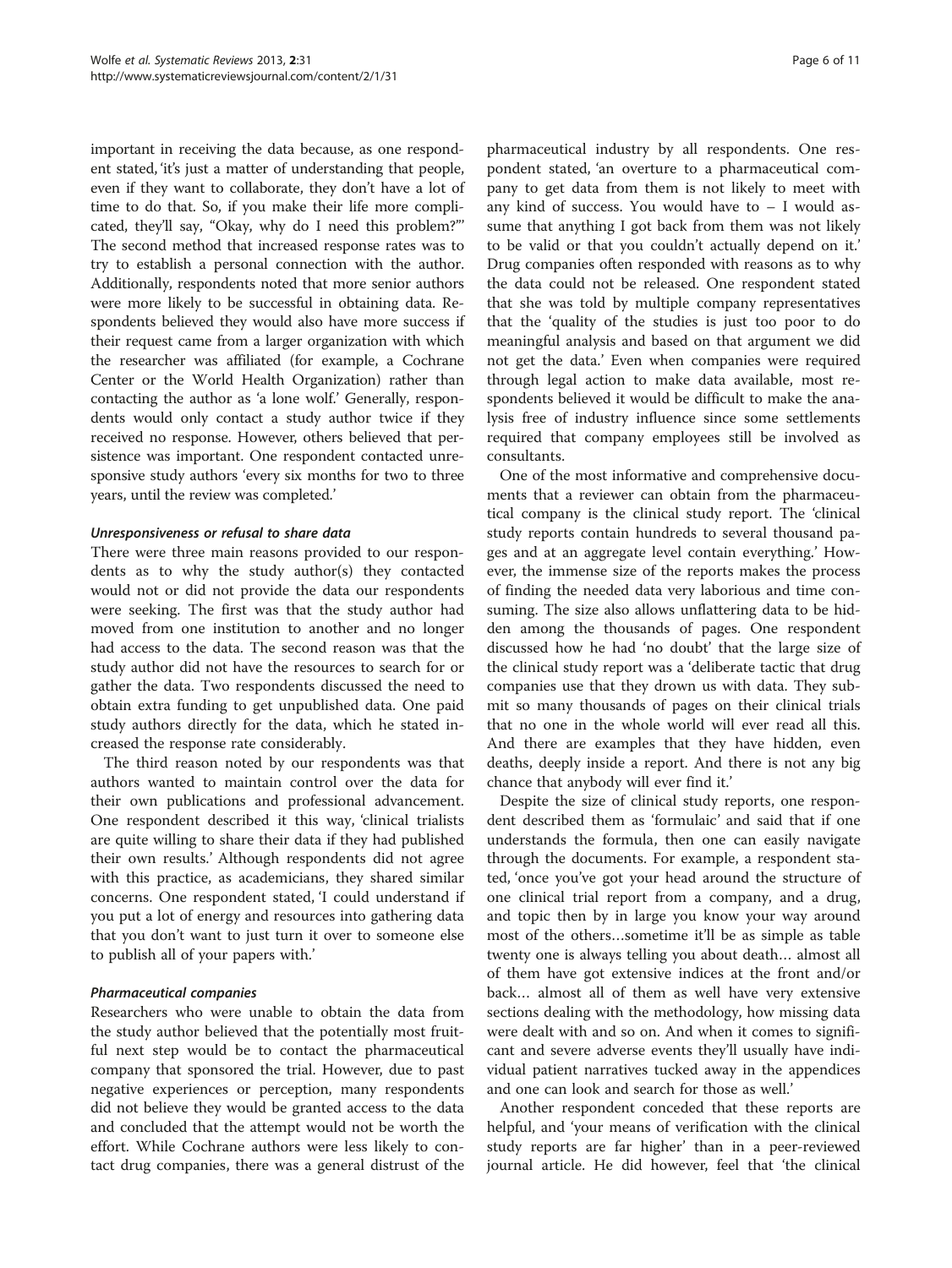study report is a commercial document…it sells the drug to the regulators, so you shouldn't be trusting it.'

Some respondents believed that if you didn't work with companies you would be cut off from obtaining data. Respondents who had success with drug companies had usually been involved in a review supported by a drug company that agreed to make data available. But even those who had been involved in a review with a cooperating drug company may not have success obtaining data for another review.

While most of our respondents worked in academia, one who currently works for a pharmaceutical company had a different perspective: 'the pharmaceutical companies in general do allow access to the data, but not for anyone. So, typically what would happen is there would be a protocol, it would be reviewed by an internal committee, and there would be an assessment of the scientific rigor of the work, and the capability of the investigator. To provide someone with data requires a fair bit of work. And, so there would be an assessment of is there a good trade off for the amount of work required to provide the data and the expected utility of the data once completed.'

### Regulatory agencies

Respondents were generally unaware of data from regulatory agencies. The Food and Drug Administration (FDA) and the European Medicines Agency (EMA) were the two regulatory agencies mentioned by respondents. Reviewers saw the FDA as a particularly valuable resource because the FDA has data and analyses that do not get published in peer-reviewed journals. One respondent outside of the United States had high praise for the FDA, stating, 'the FDA is brilliant in the last few years because of what it does and the way it treats data… What happens now is that the FDA will perform its own analyses on the company's data, they won't just rely anymore on the company's analyses of data and that analysis includes an analysis of the individual patient level and it includes an analysis, which we think is more appropriate where they use a variety of different techniques for dealing with data when patients drop out of studies.'

Since the regulatory agency has the documentation necessary for approval, one respondent believed that 'having access to regulatory agency submissions is really the kind of gold standard of information on results because it's the full report of all the analyses that have been done and it's the full protocol that's available through those submissions.' However, respondents noted a number of major limitations of the data available from the FDA website: 'a lot of it is redacted for proprietary reasons, and it's not necessarily posted in the most timely fashion or in the most convenient format.' In addition, the FDA website does not include raw data, complete

data on harms, or all post-approval studies. Individual case report forms are not readily available, although summaries of these case reports are provided by the FDA.

The FDA's site is not user friendly. One respondent found 'it very hard when I go to the FDA site to find reports. I really have to seemingly dig around a long time, and I suspect a lot of people don't even bother.' One respondent felt that the site was so difficult to navigate, and the format of the data so unwieldy, that she preferred not to use it as a source of data. One reviewer who acknowledged that searching the FDA site is 'a daunting task' noted that experience made it easier and that reviewers could be trained to use the site efficiently. One respondent was optimistic about the direction the regulatory agencies were heading with regard to making data more available. He said, 'they have become more accepting of the fact that it's really illogical and unfair that they should have access to all the information and then to approve the drug or device, and then those of us who actually use or prescribe those interventions then only have access to a biased subset of that information.'

#### Using the data in reviews

Respondents discussed the processes they used to organize and manage the data that they obtained. One respondent discussed the collaboration required after receiving data from a drug company that were a 'complete mess. I had no idea what was going on. Fortunately, it being [Academic institution], a few very clever people around, one of whom was an Associate who was an absolute whiz kid at spread sheets and artificial intelligence and he had mechanisms which allowed us to make sense of the data.' Another respondent described the process of cleaning the data for use in the review as 'a huge project. I have had two full-time researchers working on this for a full year now. So we are trying to develop the methods whereby we can digest these thousands of pages without as I told you having to read every word in them.'

The process for extracting usable data can span months or years. One respondent described the process with his research team whereby three of them 'sat in my room with, I think, three or four computers, all big screens running simultaneously, looking through the data - checking and double checking, triple checking each other and entering data into our Pro forma sheets at the same time. So we just got it done while we were all concentrating on it.' Another respondent, working under a deadline, had received all of the data, and then checked 'data for 53 studies, 14,000 patients, then every study was checked by a statistician, I mean the complete IPD (individual patient data) data…we were working night and day, night and day because that was a special project.'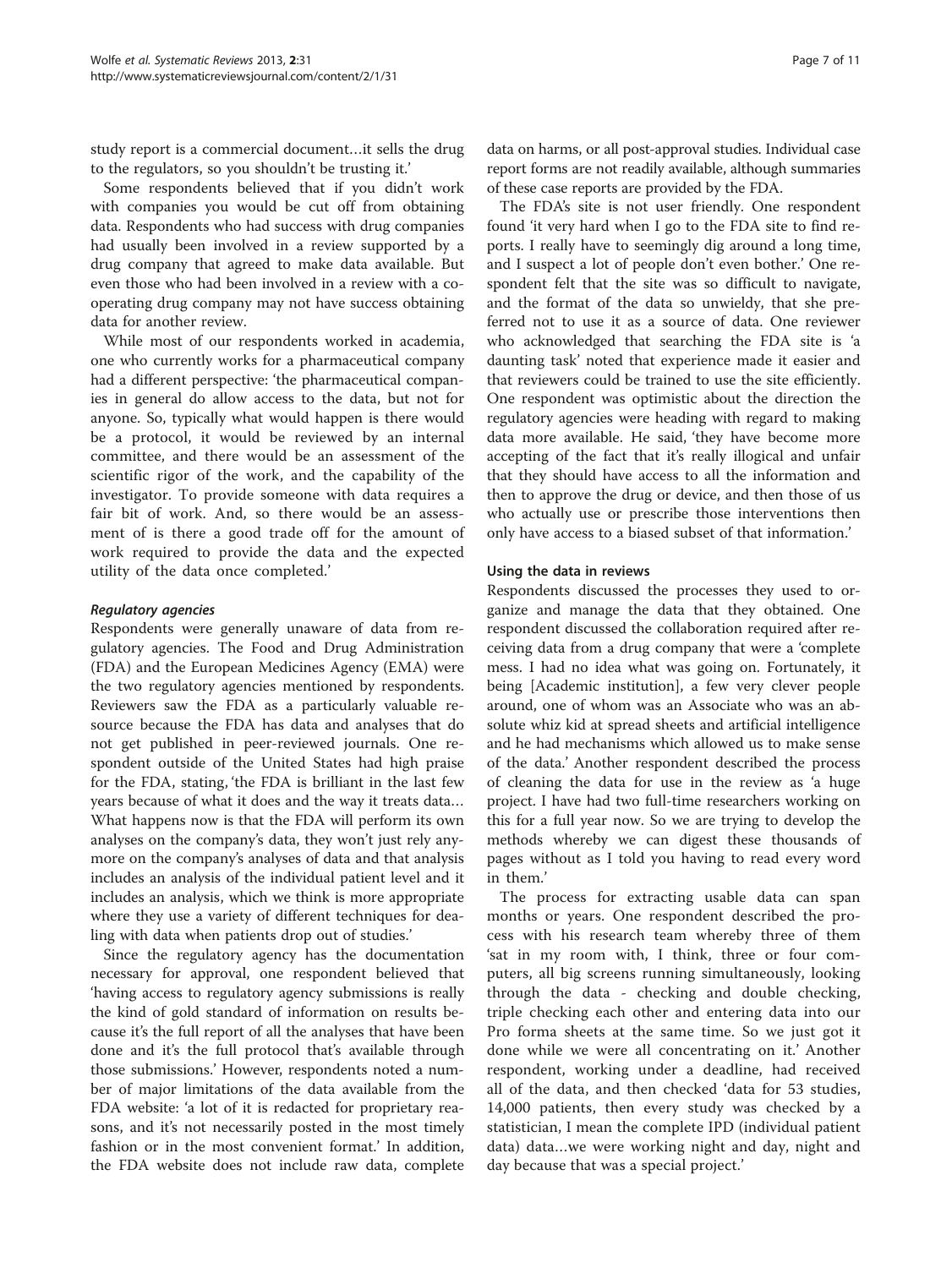Sometimes the amount of data obtained was simply too much. One respondent was told he could receive 70 meters of paper from a regulatory agency and 'gave up.' Another respondent who had to manually go through paperwork felt that it was ultimately 'not worth doing that. It was a good three days work for a table of data.' The respondents felt that it was important to be discerning about time spent gathering certain data and weigh that against how critical those data are for that review.

#### Beliefs about unpublished data

The respondents expressed a variety of views on collaboration and willingness to share data with other researchers, language barriers, the role of systematic reviews and their impact on public health, and ideas about how the accessibility of data can be increased.

### Collaboration

Most of the respondents would share data with other researchers when asked and believed that data should be available. However, some respondents who were also trialists were unwilling to share their own data or collaborate with other trialists. One respondent thought the main barrier to data sharing was a lack of collaboration among researchers, and he found it 'singularly unhelpful to work with people outside [of his institution].' Others felt 'uncomfortable' about sharing data because data could be misrepresented or inappropriately analyzed post hoc. While some believed that data should be available, they felt that the availability should be limited to qualified researchers who could demonstrate how the data would be used. Others felt that unpublished data should be widely available to the public with one suggesting that The Cochrane Collaboration establish a database of all unpublished data collected for Cochrane Reviews.

#### Language issues

Language was viewed as a barrier. One respondent said that 'for better or for worse, English probably is the common currency in terms of scientific publication, and, so most of the best scientists want their work published in English.' Therefore, non-English language speakers are at a disadvantage when it comes to obtaining data from English-language publications.

There were differing opinions as to how the inclusion of non-English publications would affect the outcome of reviews. Some respondents did not think it was worth the effort to obtain data published in languages other than English, while others felt that it was important not to exclude those studies.

#### Public health

All of the respondents believed that their efforts to obtain unpublished data were important. Many respondents

agreed that drug trial data should be more easily accessible to the public. One respondent stated that, 'we should have the totality of the information available to us and if there are studies which have been done and they are reasonable studies, which could help make decisions either about the effectiveness or harms of medicines then they damn well ought to be in the public domain 'cause it's the public that are taking the tablets.' Another respondent also believed these data should be public, and said 'This idea that they contain material that the company should be able to keep private is absurd. Human lives were involved in these trials and I think that information should be public.'Another respondent noted that 'patients would be shocked' to know that data were unavailable to researchers.

Others stated that without access to unpublished data, the true harms and benefits of many drugs would never be known. Respondents noted that conclusions of drug reviews that do not include unpublished data are 'dangerous,' with one noting, 'peer review journal articles represent a cherry-picked subset of what went on. And I think clinicians and researchers need to know the whole story and not just this sanitized cherry-picked version of the truth.' One respondent felt that The Cochrane Collaboration was impeding progress by publishing reviews that do not have the full data on a drug, noting 'we don't expect Cochrane reviews to be biased towards a certain product, but they are.' He suggested that Cochrane reviews should 'come to the conclusion that they can't get the data' rather than a conclusion about the efficacy of a drug.

Some of the respondents described how their reviews changed prescribing practices after they exposed harms by including unpublished data. One respondent's review caused the drug company to remove the drug from the market and cease all ongoing clinical trials. Some respondents felt that difficulty in obtaining data caused unacceptable delays of public health significance. One researcher who was finally able to obtain data from the FDA after three years of repeated Freedom of Information (FOIA) requests stated simply, 'I think my review is ten years too late.' The results of his review demonstrated harm at the high dose of the drug. Another respondent who has been a vocal critic of industry felt that his work had negatively impacted public health and believed, 'I've probably increased the sales of drugs. Companies can use critics to increase sales of their drugs. I don't think I've made any difference or whatever, maybe made things worse'.

#### Ways to increase data access

All of the respondents believed that trial data should be made available and that access should be increased but there were differing opinions as to the best way to make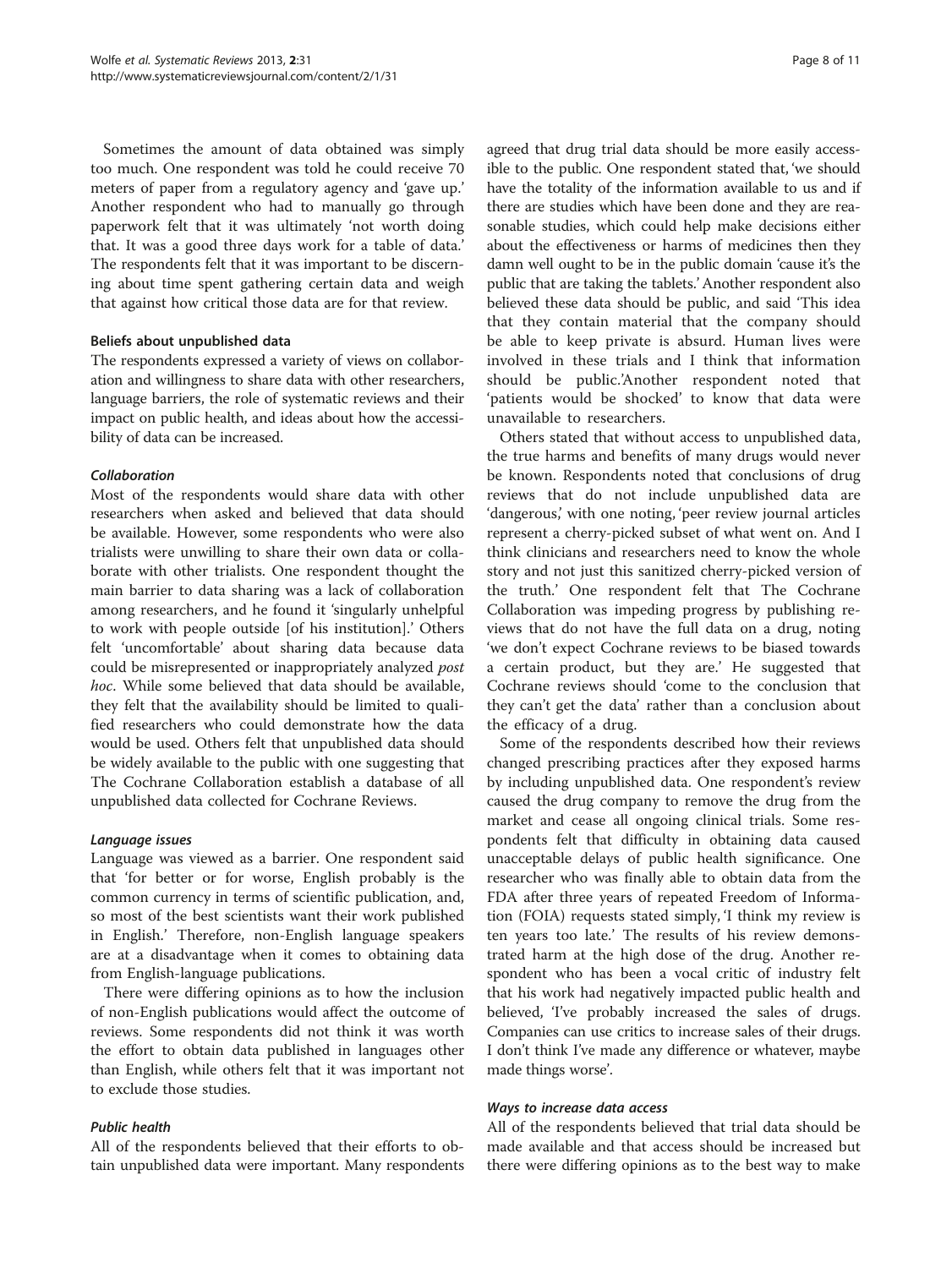this happen. There was widespread support for government intervention and regulation. One respondent described how government intervention could help, 'it's very easy if you want to, to demand as a condition for having approval of doing the trial, you need to provide all the data within a certain amount of time… And if you don't provide the totality of the data, then there could be sanctions like if it is a drug company, the sanction could be that they are not allowed to do anymore trials.' Another respondent concurred that it 'would be a great thing for the government to manage and make accessible.' One US respondent felt that political will could facilitate access to data and found it necessary to 'get a Senator or Congressman to get it for you.'

There were differing opinions, though, as to who could access the data. Some felt that it should be publicly available to anyone without any barriers. Others felt that the process should be more discerning, with data available to scientists and researchers who could understand and make sense of the data as well as demonstrate how they would use the data, which could involve submitting a protocol for the review.

# **Discussion**

Researchers with experience searching for unpublished drug trial data uniformly agreed that finding unpublished data has important public health consequences in terms of identifying the true harms and benefits of drugs and improving the reliability of systematic reviews [[5,6,12,13\]](#page-9-0). They also recognized that obtaining the data takes time and effort that could delay the public health impact. The respondents felt that reviews that were dependent on data from drug company sponsored trials and did not contain unpublished data could not reach accurate conclusions but at the same time they distrusted drug companies as a source of data. Our respondents identified several challenges to obtaining unpublished data, including nonresponsive study authors, language difficulties, and unawareness of data from drug regulatory authorities. After unpublished data were indentified, our respondents found that considerable effort was needed to get the data into a format that could be used in the reviews. Not only does the numerical data need to be available, but reviewers must have sufficient information about the characteristics of the studies with unpublished data in order to be able to assess the risks of bias of these studies.

Our study has limitations associated with qualitative interview studies. Although our purposive sample selected researchers who had experience with searching for unpublished data who worked in a variety of topic and geographical areas, our findings may not be generalizable to all authors of systematic reviews. However, the suggestions given by our respondents can be used and tested by systematic review authors without a negative

impact to their review. In fact, the lessons learned through this project can serve to strengthen and improve the process for conducting systematic reviews. Our high response rate and openness of the interviewees suggests a willingness to address the topic of searching for unpublished drug trial data and a desire to change the current paradigm.

Researchers, particularly Cochrane authors, have traditionally contacted study authors to obtain missing data. However, the difficulties experienced by our interviewees suggest a need for greater accountability. Trial data that are maintained in accessible databases or study reports should be available long after authors are out of contact via institutional mechanisms for data sharing [\[23](#page-10-0)].

A paradoxical finding of our study is that while all respondents demanded access to unpublished data for their reviews, some expressed unwillingness to share their own trial data. Researchers are concerned that their own data will be misinterpreted or analyzed inappropriately. However, if the data are made freely available and the analyses are transparent, it will be possible to debate any conflicting findings in an open scientific discourse. Thus, not only should data be accessible but their analysis should also be transparent. Given the competitive climate in research, publication, and fundraising, researchers who voluntarily share their data when such sharing is not required for everyone may be at a disadvantage. Therefore, standards for data sharing should be uniform and universally applied.

Respondents who had obtained data from regulatory agencies found the experience to be well worth the effort. However, data from a recent quantitative survey suggests that drug regulatory authorities are underutilized as a source of drug trial data [\[20](#page-10-0)]. Access to data from regulatory authorities could be improved by standardizing the reporting of data, including more data on harms, and including individual patient data. While most of our respondents had experience with obtaining data from the US FDA, the EMA may become a more valuable data source in the future. In 2010, the Nordic Cochrane Centre obtained a break-through at the EMA after having complained to the European ombudsman that the agency refused to provide protocols and clinical study reports to the Centre [[24\]](#page-10-0). This created an important precedent, as everyone can now obtain such access in accordance with the principles on which the EU is founded. Other drug agencies should follow suit, as the traditional secrecy is not in the patients' interest and cannot be defended ethically [[25\]](#page-10-0).

Difficulties were often encountered when attempts were made to obtain data from drug companies. Respondents with prior experience working with drug companies were more likely to obtain data but even they stressed that users of the data must be aware that industry controls the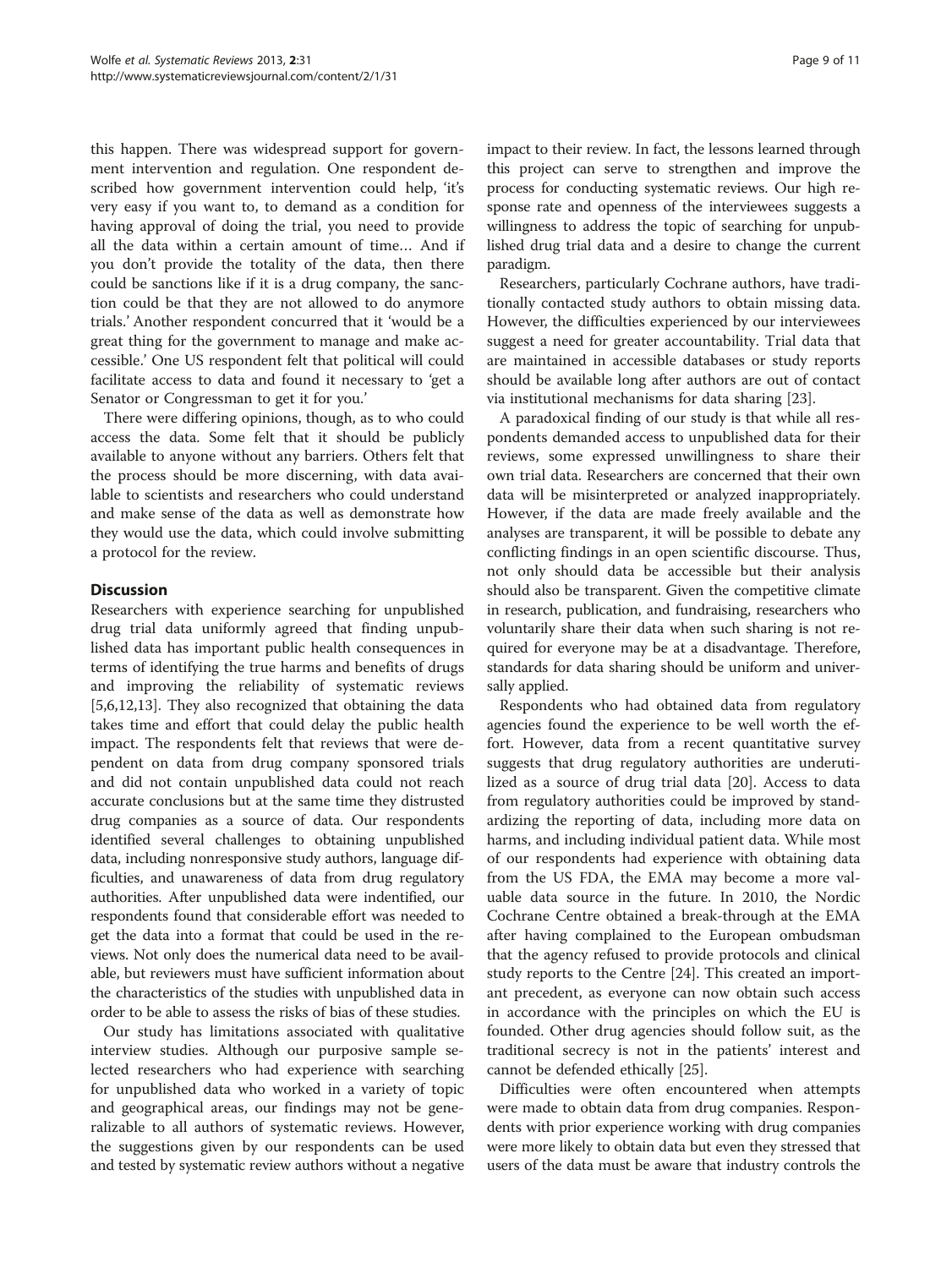<span id="page-9-0"></span>data, and this is another reason why raw data for independent analyses should be available. Difficulty in obtaining data from drug companies could be avoided by enforcing legal requirements to provide the data.

The Cochrane Handbook for Systematic Reviews of Interventions [[16\]](#page-10-0) suggests identifying unpublished data by contacting experts, pharmaceutical companies, national and international trial registers (for example, clinicaltrials. gov), and other specific trial registers. No specific guidance for searching for drug trials is provided and sources of drug trial data, such as legal settlements, regulatory agencies, human subject approvals, and annual reports of funding agencies are not mentioned. In addition, little advice is provided in The Cochrane Handbook or elsewhere about strategies for obtaining the data from different data sources. Future revisions of the Cochrane Handbook should take into account reviewers' experience with obtaining unpublished drug study data from regulatory agencies.

### Conclusion

Our findings suggest that the burden of responsibility for making clinical drug trial data available to researchers should not lie with individual study authors or with sponsoring companies, but with government authorities. Some respondents suggested advocacy approaches such as doctors refusing to prescribe drugs or patients refusing to enroll in clinical trials until all the data become available. However, drug trial research is an international activity and these advocacy efforts would be difficult to implement globally. Others felt that change needed to be made at the highest levels, whereby large entities such as the World Health Organization, national health departments, state agencies, and even large managed care organizations could require full availability of data for inclusion of drugs in their formularies. Government intervention could take the form of enforcing requirements to make all data available in clinical trial registries, granting ethics approval for trials only when data from previous trials have been published, and making all data from drug regulatory authorities available. Some of this is not far away. At a workshop at the EMA on 22 November 2012, EMA announced that it will in future ask the companies to submit not only the study protocols and the clinical study reports but also the raw anonymized patient data in a statistically useful format, which it will make available to the public [[26\]](#page-10-0).

# Additional file

[Additional file 1:](http://www.biomedcentral.com/content/supplementary/2046-4053-2-31-S1.docx) Interview Guide.

#### Abbreviations

EMA: European Medicines Agency; FDA: Food and Drug Administration.

#### Competing interests

The authors declare that they have no competing interests.

#### Authors' contributions

NW collected all qualitative data, conducted data analysis, and drafted the manuscript. PG participated in the conception and design of the study and assisted with manuscript revision. LB participated in the conception and design of the study, conducted data analysis, and assisted with drafting the manuscript. All authors read and approved the final manuscript.

#### Acknowledgements

We thank Jeppe Schroll for providing the list of Cochrane authors to contact and Donna Odierna for comments on the manuscript. This study was funded by The Cochrane Collaboration Methods Innovation Fund.

#### Author details

<sup>1</sup>Department of Social and Behavioral Sciences, University of California, Box 0612, 3333 California St, Suite 455, San Francisco, CA 94118, USA. <sup>2</sup>Nordic Cochrane Centre, Rigshospitalet, Dept 7811, Blegdamsvej 9, DK-2100 Copenhagen, Denmark. <sup>3</sup>Department of Clinical Pharmacy Institute for Health Policy Studies, University of California, Box 0613, 3333 California St, Suite420, San Francisco, CA 94118, USA.

#### Received: 24 January 2013 Accepted: 26 April 2013 Published: 16 May 2013

#### References

- 1. Chan A, Hróbjartsson A, Haahr MT, Gøtzsche PC, Altman DG: Empirical evidence for selective reporting of outcomes in randomized trials: comparison of protocols to published articles. JAMA 2004, 291:2457–2465.
- 2. Norris S, Holmer HK, Ogden LA, Fu R, Abou-Setta AM, Viswanathan MS, McPheeters ML: Selective Outcome Reporting as a Source of Bias in Reviews of Comparative Effectiveness. (Prepared by the Oregon Evidence-based Practice Center under Contract No. 290-2007-10057-I.) AHRQ Publication No. 12-EHC110- EF. AHRQ. Agency for Healthcare Research and Quality: Rockville, MD; 2012.
- 3. Scherer R, Langenberg P, von Elm E: Full publication of results initially presented in abstracts. Cochrane Database Syst Rev 2007, 2, MR000005.
- Rising K, Bacchetti P, Bero L: Reporting bias in drug trials submitted to the Food and Drug Administration: review of publication and presentation. PLoS Med 2008, 5:1561–1570.
- 5. Turner E, Matthews AM, Linardatos E, Tell RA, Rosenthal R: Selective publication of antidepressant trials and its influence on apparent efficacy. N Eng J Med 2008, 358:252–260.
- 6. Melander H, Ahlqvist-Rastad J, Meijer G, Beermann B: Evidence b(i)ased medicine—selective reporting from studies sponsored by pharmaceutical industry: review of studies in new drug applications. BMJ 2003, 326:1171–1173.
- 7. Steinman M, Bero LA, Chren MM, Landefeld CS: The promotion of gabapentin: an analysis of internal industry documents. Ann Intern Med 2006, 145:284–293.
- 8. Vedula S, Bero L, Scherer RW, Dickersin K: Outcome reporting in industrysponsored trials of gabapentin for off-label use. N Eng J Med 2009, 361:1963–1971.
- 9. Nissen SE, Wolski K: Effect of rosiglitazone on the risk of myocardial infarction and death from cardiovascular causes. N Eng J Med 2007, 356:2457–2471.
- 10. Dickersin K, Chan S, Chalmers TC, Sacks HS, Smith H Jr: Publication bias and clinical trials. Control Clin Trials 1987, 8:343–353.
- 11. Dwan K, Altman DG, Cresswell L, Blundell M, Gamble CL, Williamson PR: Comparison of protocols and registry entries to published reports for randomised controlled trials. Cochrane Database Syst Rev 2011, 1:MR000031.
- 12. Hart B, Lundh A, Bero L: Effect of reporting bias on meta-analyses of drug trials: reanalysis of meta-analyses. BMJ 2011, 343:d7202.
- 13. Jureidini J, McHenry L, Mansfield P: Clinical trials and drug promotion: selective reporting of study 329. Int J Risk Saf Med 2008, 20:73-81.
- 14. Ross JS, Krumholz HM: Ushering in a new era of open science through data sharing: the wall must come down. JAMA 2013, 309:1355–1356.